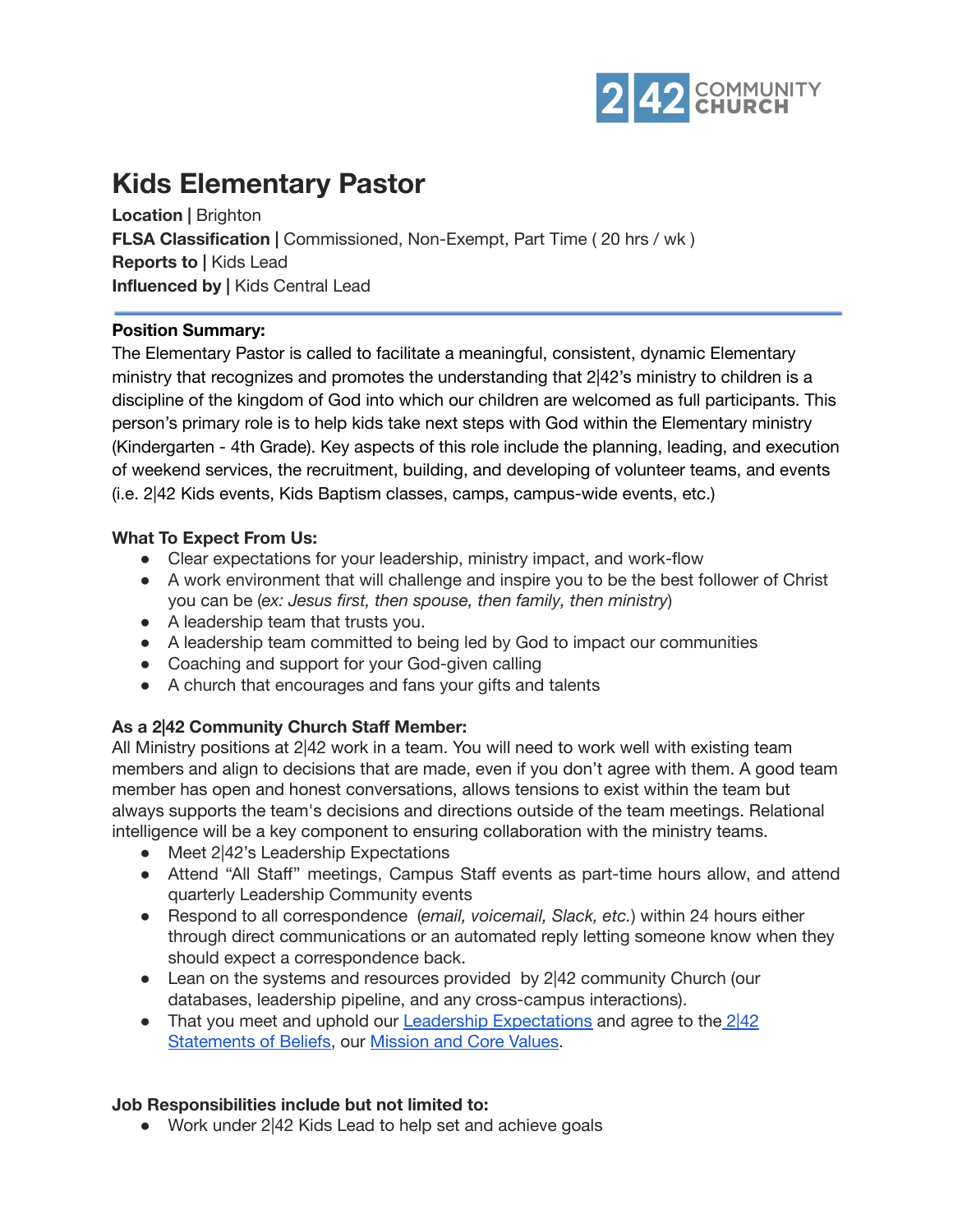

- Meet monthly to review goals and be held accountable for performance.
- Communicate weekly with Elementary teams
- Assist Kids Lead in facilitating Kids Ministry information sessions for Kids Baptism Classes and Kids baptisms at your campus
- Assist in planning community functions focused on children and families
- Complete weekly and monthly administrative functions such as scheduling volunteers, reporting payroll time, reporting team statistics, and incident reports as needed
- Fulfill roles when a volunteer team member cannot, for example: large group teacher or small group leader
- All other duties as assigned

# **Schedule & Hours**

- Maximum number of hours per week to not exceed 20 hours without advance permission of your direct report.
- You are expected to work during each weekend service, Kids events, and have office hours on Tuesdays and every 2nd Wednesday of each month (All Staff).

### **Environment / Safety**

- Should have good organization skills and can ensure clean and family friendly environments are maintained.
- Develop and maintain security and first impressions by recommending facility improvements, creating and enforcing necessary policies, and confirming that all volunteers have been background checked or are a supervised "Test Drive".
- Participates in workshops, seminars, training, and conferences as time allows.

# **Personal Characteristics:**

The successful candidate will have a deep and growing relationship with God, active involvement in the leadership of the church and campus, and have a commitment to maintaining healthy and accountable relationships. A Christ-honoring lifestyle marked by, servanthood, generosity, joy, a love for bible study and prayer. A growing passion to shepherd others in their walk with God and to work effectively with many key leaders is necessary. Integrity in finances, relationships, and time management are expected.

- A clear and vibrant commitment to Jesus Christ displayed through their personal faith and devotional life.
- A passionate love for the church and a healthy understanding and embracing of its history
- A solid commitment to the authority of Scripture and a well-developed personal theology.
- Sets a positive example and serves as a role model in their personal life.
- Warm, encouraging personality that connects well with others.
- A team player who's able to both follow and lead while always being FLEXIBLE.